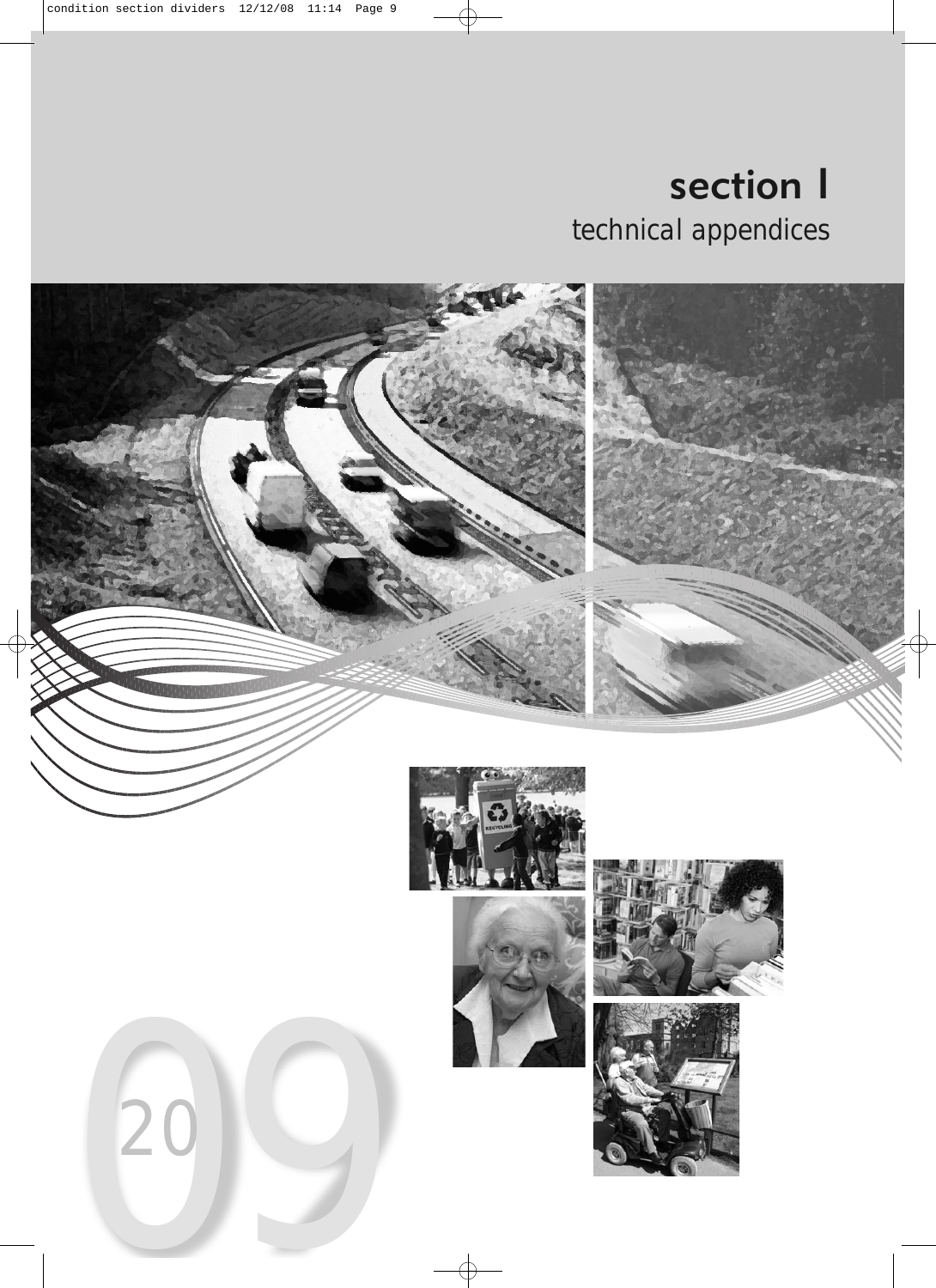# **Technical Appendix A**

### **Access to services/accessibility datasets – a general introduction**

- The access to services indicators have been calculated in GIS using accessibility modelling software called 'Accession'. Accession principally calculates the journey times between a set of origins and destinations using the timetabled Public Transport Information to complete the journeys. Accession can also be used to calculate distances and typical driving times between origins and destinations using a digitised road network.
- The total travel time by public transport includes the time taken to walk from the initial origin point to a bus stop or train station, the time in waiting to connect to a service, the time spent on the actual journey, and the time taken to walk from the final bus stop or train station to the destination point. Also included in the total journey time is any time associated with interchanging between services.
- The standard Accession calculation calculates for each origin/destination pair the fastest travel time that can be achieved, sampled at 10 minute intervals in the time period specified. The fastest travel time that can be achieved between each O/D pair from all these samples over the total time period is then output and used in the accessibility assessments.
- The base datasets loaded into Accession and used in calculating the access to services indicators in the Condition of Nottinghamshire study are given in table 1 below.

### **Table 1: General data used in Accession**

| <b>Data</b>             | <b>Description</b>                                                                           |
|-------------------------|----------------------------------------------------------------------------------------------|
| <b>Origin Data</b>      | 2007 Royal Mail Codepoint File, point locations of postcodes with domestic delivery points   |
|                         | geocoded to census ward in Nottinghamshire County (excludes postcodes from                   |
|                         | Nottingham UA). The point locations are aggregated to nearest 100 metres, and for each       |
|                         | point location the total number of domestic delivery points is calculated. The final dataset |
|                         | comprises some 13,000 individual records.                                                    |
| Destination data        | Point locations of destinations, please see separate tables for each indicator.              |
| <b>Public Transport</b> | Bus & Tram ATCO-CIF file generated by Nottinghamshire County Council in April 2008.          |
| data                    | Heavy Rail ATCO-CIF file dated April 2008 provided by East Midlands Traveline Data           |
|                         | Manager.                                                                                     |
| Road network            | The Ordnance Survey OSCAR road network provided by Nottinghamshire Count Council             |

 The calculation parameters used in the Accession runs undertaken for the Condition of Nottinghamshire study are given in table 2 below:

#### **Parameter Value Description** Maximum walking distance 800 metres distance/ 10 minutes walking time (at standard speeds) The maximum walking distance which can be walked from an origin point to a Public Transport Service (Bus, Tram or Rail). This is the default national standard. Walk speed 1.8 km/h This is the default standard Modes Bus/Heavy Rail/Tram The modes used in the calculation Max interchange distance 500 metres The maximum distance allowed to interchange between services / modes Day/time Monday 0800-1000 The time period for the calculation. Only journeys beginning and ending in this time frame are applicable. This time period allows for journeys in the peak and just outside the peak. The journey time for the Outward journey only (ie from origin to destination) has been included in the accessibility assessments. Sampling Interval 10 mins The frequency which Accession calculates the fastest total journey time between each Origin/Destination pair in the time period window. The fastest total journey time out of the sampled times is then used in the Accessibility analyses.

### **Table 2: Calculation Parameters**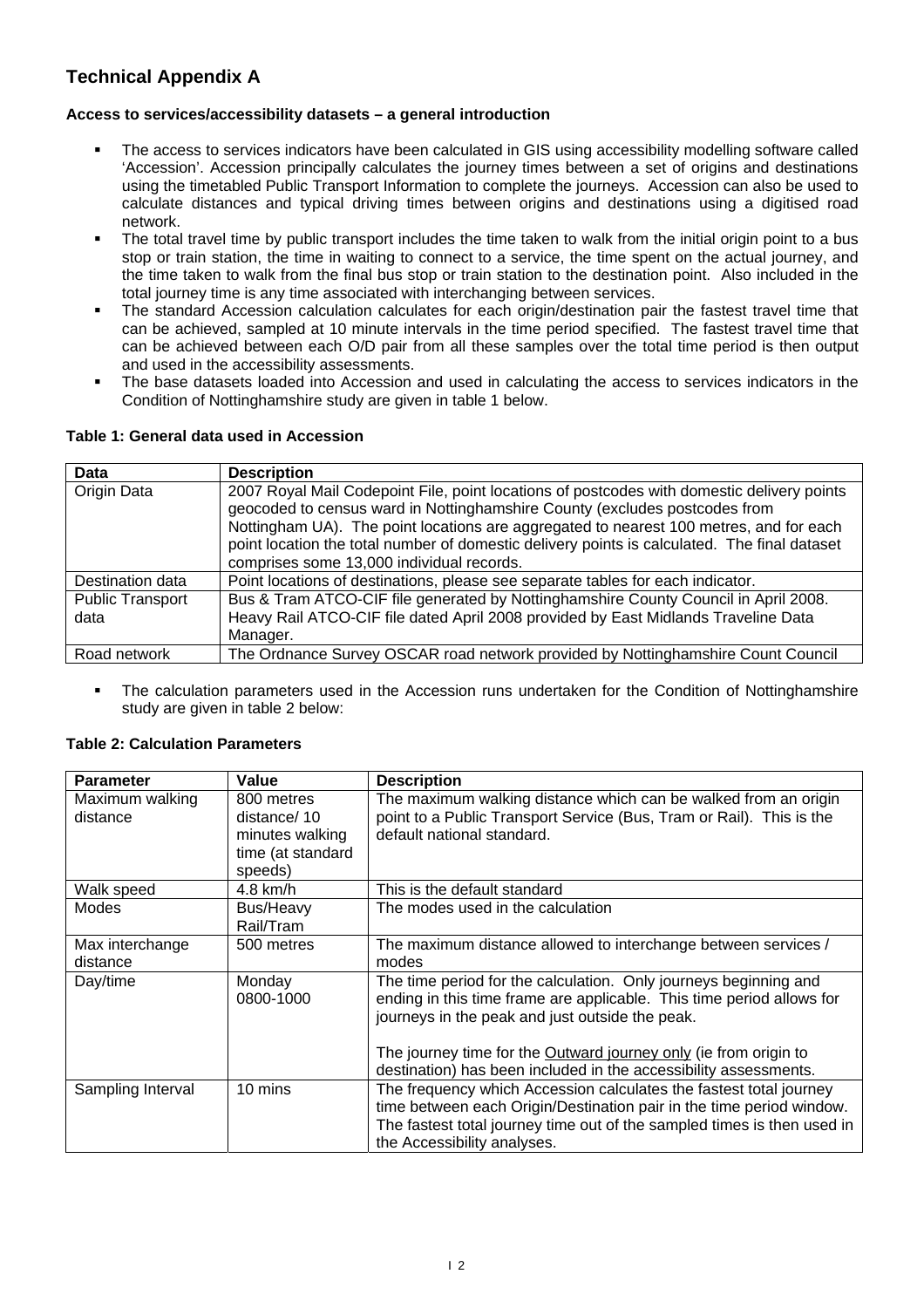| Lamda parameter | $-0.014$ | Used only in the overall accessibility by public transport calculation. |
|-----------------|----------|-------------------------------------------------------------------------|
|                 |          | This is the 'deterrence' or 'disbenefit' factor applied to the journey  |
|                 |          | time between each O/D pair calculated by Accession. In the final        |
|                 |          | index, O/D pairs with a short journey time are given a higher value     |
|                 |          | than those with a long journey time. The lamda parameter is used in     |
|                 |          | the following formula relating to each O/D pair:                        |
|                 |          | $exp(-0.014 * travel time).$                                            |

- If an assessment for an O/D pair is outside of these parameters a 'not accessible' value is returned. For example, if an origin point is greater than 800 metres (set for the maximum walking distance) from a public transport node, or directly to a destination, then it is deemed to be not accessible. If the origin point is greater than 800 metres from a public transport node but within 800 metres directly of a destination point, it can still connect straight to this by walking and will be given an accessibility value (albeit a low one).
- In the Accession runs for this project, the maximum walking distance which can be walked from an origin point to connect to a Public Transport service has been set at 800 metres. It should be pointed out that a value of 400 metres has been used in the calculation of the accessibility indicators for the Greater Nottingham Local Transport Plan. For the purposes of this study however, it is assumed that people would walk further to a bus stop with a better choice of services/greater service frequency, which could reduce overall travelling time and hence increase accessibility. Also the distribution of settlements & population in the rural areas of Nottinghamshire adds further weight to the argument of using 800 metres as the default maximum walking distance.
- If a journey cannot be made completely within the specified time period, again a 'not accessible value' is returned. A journey can be made at anytime within the time period provided it begins and ends within that period. Therefore, the frequency of services is not necessarily of issue, rather the opportunity of making the journey. A route served by 4 services an hour is effectively treated the same as a route served by one service an hour as long as the service allows the opportunity for the journey to be completed entirely within the defined time period.
- This issue of service frequency perhaps becomes apparent when assessing accessibility in rural areas, where the question is whether a service exists later in the day to enable a return journey to be made. Accession can be used to calculate journey times for the return journey (destination to origin) and also for different time periods throughout the day. An average journey time for each O/D pair over the time periods could then be used in the accessibility assessments, and perhaps include in the final assessments the average journey time of those O/D pairs which have a minimum of 2 journeys (outward and return) throughout the day.
- An indication of service frequency can be obtained by looking at accessibility/walking distances from origin points to bus & tram stops/rail stations with a minimum desired service frequency standard eg bus services running hourly, half hourly, every 10 mins. This has been developed as a separate indicator in the 'Condition of Notts' Study.

### **Travel times by public transport to key facilities**

An average score for each census ward has been calculated with reference to public transport travel times lying within key travel time thresholds. The destinations used in the calculations are given in table 3 below.

| <b>Destination Set</b>                 | <b>Travel time</b><br>threshold | Data sources                                                                                                                                          |
|----------------------------------------|---------------------------------|-------------------------------------------------------------------------------------------------------------------------------------------------------|
| Supermarket/Major Food<br>Store        | 10 mins                         | Nottinghamshire County Council Strategic Transport & NET Team<br>(via Department for Transport (DfT) data provided June 2005)                         |
| GP Surgery/Health Centre               | 15 mins                         | Nottinghamshire County Council Strategic Transport & NET Team<br>(via Neighbourhood Statistics website, information provided by<br>PCT <sub>s</sub> ) |
| <b>Primary School</b>                  | 15 mins                         | Nottinghamshire County Council Strategic Transport & NET Team<br>(via C&YP Department, DfES Edubase tool)                                             |
| Post Office                            | 15 mins                         | Nottinghamshire County Council Strategic Transport & NET Team<br>(via Post Office/Royal Mail websites)                                                |
| <b>Public Library</b>                  | 15 mins                         | Nottinghamshire County Council public website, websites of other<br>Districts/Counties                                                                |
| <b>Public Indoor Leisure</b><br>Centre | 20 mins                         | <b>District Council websites</b>                                                                                                                      |
| Dentist                                | 20 mins                         | Neighbourhood Statistics website                                                                                                                      |
| Secondary School                       | 30 mins                         | Nottinghamshire County Council Strategic Transport & NET Team<br>(via C&YP Department, DfES Edubase tool)                                             |

### **Table 3: Travel times by public transport to key facilities - Destination datasets used**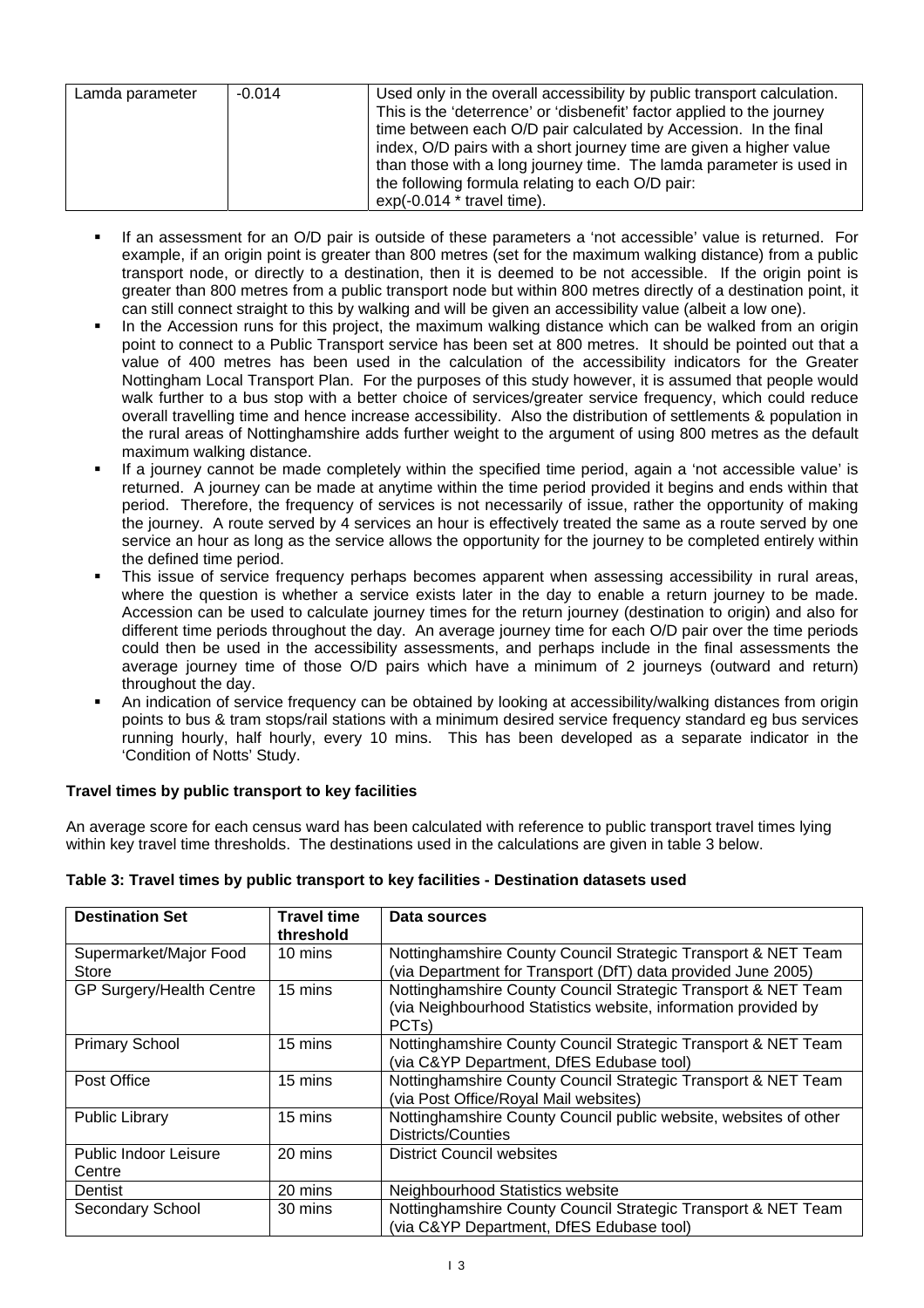### **Basis of calculation**

- The choice of destinations and travel time thresholds has been based on those used in the calculations of the 'Geographical Access to Services' domain of the 2005 Welsh Index of Multiple Deprivation (Welsh Assembly, 2005).
- Accession is used to calculate the total travel time by Public Transport from each origin point to its nearest destination point, and the journey time is scored as to whether it falls within the defined time threshold set for each destination set: 1 if journey time is within the time threshold, 0 if journey time is outside of the time threshold, or if the particular journey cannot be made.
- An aggregate score for each origin/postcode across the whole range of destination/facilities listed above is calculated and this is multiplied by the total number of domestic delivery points attached to the postcode.
- An average score for each census ward is calculated by summing the aggregate score weighted by the number of domestic delivery points for each postcode, and then dividing this number by the total number of domestic delivery points in the census ward.

### **Walking distances to key facilities**

An average score for each census ward has been calculated with reference to walking distances to key facilities that the public expect to be provided locally lying within a key distance threshold. The destinations used in the calculations are given in table 4 below.

| <b>Destination Set</b>                                         | <b>Distance</b><br><b>Threshold</b> | Data sources                                                                                                                                                                                                                                                                                                                                                                                      |
|----------------------------------------------------------------|-------------------------------------|---------------------------------------------------------------------------------------------------------------------------------------------------------------------------------------------------------------------------------------------------------------------------------------------------------------------------------------------------------------------------------------------------|
| Supermarket/Major Food<br>Store                                | 800 metres/<br>10 mins walk         | As per table 3                                                                                                                                                                                                                                                                                                                                                                                    |
| GP Surgery/Health<br>Centre                                    | 800 metres/<br>10 mins walk         | As per table 3                                                                                                                                                                                                                                                                                                                                                                                    |
| <b>Primary School</b>                                          | 800 metres/<br>10 mins walk         | As per table 3                                                                                                                                                                                                                                                                                                                                                                                    |
| Cash Dispenser/ATM<br>which does not charge<br>for withdrawals | 800 metres/<br>10 mins walk         | Point locations of Cash Dispensers/ATMs which do not charge for<br>cash withdrawals provided by Vocalink Ltd August 2008                                                                                                                                                                                                                                                                          |
| Post Office                                                    | 800 metres/<br>10 mins walk         | As per table 3                                                                                                                                                                                                                                                                                                                                                                                    |
| Public House, Inn or<br>Hotel                                  | 800 metres/<br>10 mins walk         | Search done using OS Mastermap text file, to contain either of the<br>following text or phrases in their entirety: '(PH), 'PH', 'Inn', 'Hotel'.<br>The list checked to ensure that the letters 'PH' didn't appear in<br>any street name. Point co-ordinates created to align with<br>identified text, buffer of 250 metres created for each point to allow<br>for duplicate text on the base map. |

### **Table 4: Walking distances to key facilities - Destination datasets used**

### **Basis of calculation**

- Accession is used to calculate the distance by road (through the road network) from each origin point to its nearest destination point, and the distance is scored as to whether it falls within it falls within the defined distance threshold (800 metres): 1 if distance is within the threshold, 0 if distance is outside of the distance threshold.
- An aggregate score for each origin/postcode across the whole range of destination/facilities listed above is calculated and this is multiplied by the total number of domestic delivery points attached to the postcode.
- An average score for each census ward is calculated by summing the aggregate score weighted by the number of domestic delivery points for each postcode, and then dividing this number by the total number of domestic delivery points in the census ward.

### **Walking distances to Post Offices**

### **The following datasets have been calculated:**

- Percentage of total domestic delivery points in each census ward within 1 mile of a Post Office (national target set by Royal Mail in summer 2007: 90% of population to be within 1 mile of a Post Office);
- Percentage of total domestic delivery points in each census ward within 3 miles of a Post Office (national target set by Royal Mail in summer 2007: 99% of population to be within 3 miles of a Post Office).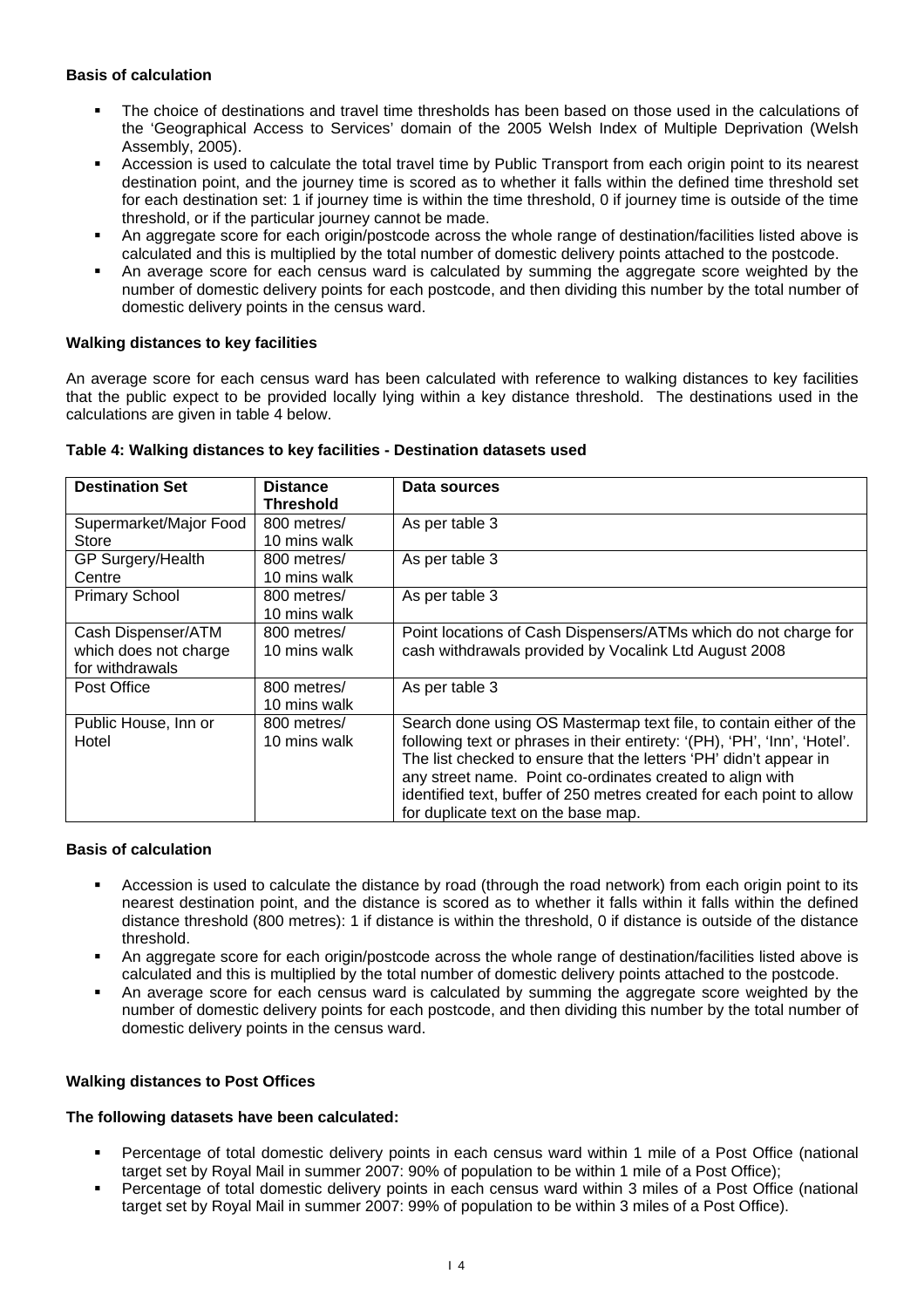### **Table 5: Walking distances to Post Offices – Destination datasets used**

| Data             | <b>Description</b>                                                                                                                                                                                                                                                                                  |
|------------------|-----------------------------------------------------------------------------------------------------------------------------------------------------------------------------------------------------------------------------------------------------------------------------------------------------|
| Destination data | Point locations of Post Offices in Nottinghamshire County and Nottingham City UA (and in<br>neighbouring Counties within 2 miles of the county boundary) downloaded using the<br>Branch Locator on the Royal Mail website during June 2008. Outreach services are not<br>included in this analysis. |

### **Basis of calculation**

- Accession is used to calculate the distance by road (through the road network) from each origin point to its nearest destination point.
- Queries are then run using Microsoft Access to calculate the total number of domestic delivery points in each census ward within 800 metres /10 mins walk) of a destination point.

### **Walking distances to Cash Dispensers/ATMs which do not charge for cash withdrawals**

### **The following datasets have been calculated:**

- Percentage of total domestic delivery points in each census ward within 800 metres (10 mins walk) of a Cash Dispenser/ATM which does not charge for cash withdrawals;
- Percentage of total domestic delivery points in each census ward within 1 mile of a Cash Dispenser/ATM which does not charge for cash withdrawals.

### **Table 6: Walking distances to Cash Dispensers/ATMs – Destination datasets used**

| Data             | <b>Description</b>                                                               |
|------------------|----------------------------------------------------------------------------------|
| Destination data | Point locations of Cash Dispensers/ATMs which do not charge for cash withdrawals |
|                  | provided by Vocalink Ltd August 2008                                             |

### **Basis of calculation**

- Accession is used to calculate the distance by road (through the road network) from each origin point to its nearest destination point.
- Queries are then run using Microsoft Access to calculate the total number of domestic delivery points in each census ward within 800 metres /10 mins walk and 1 mile of a destination point.

### **Overall accessibility by public transport**

A composite public transport accessibility index by has been created for each census ward in Nottinghamshire. The method used to calculate overall accessibility by public transport takes into account the following:

- The extent of the public transport network (bus, tram & heavy rail) across the County in particular the relative ease which people can use the public transport network to travel to facilities across the whole County;
- Journey times using the public transport network shorter journey times are valued more than longer journey times;
- The full range of facilities in an area i.e. from each origin point to all destinations in the dataset across the County. The index does not measure accessibility to the nearest facility as is assumed in standard accessibility threshold analysis (e.g. percentage of households within 15 mins travel time of a Hospital). This is important when considering for example access to employment, where people do not generally take a job which is closest to their home;
- The different weightings to be applied to different types of facilities e.g. within each category, employment destinations valued more highly than leisure destinations. Or within each sub-category, facilities which the public expect to be provided 'within walking distance' eg Post Offices to be valued more highly than facilities to which people would expect to travel eg Hospitals. The weightings have largely been taken from a study by Halcrow Consultants for South Buckinghamshire District Council - 'Accessibility & Infrastructure Study' (Autumn 2006).

A table of the weightings used for the destination sets is given in table 7 below, and a table listing the data sources used to create the destination sets is given in table 8 below.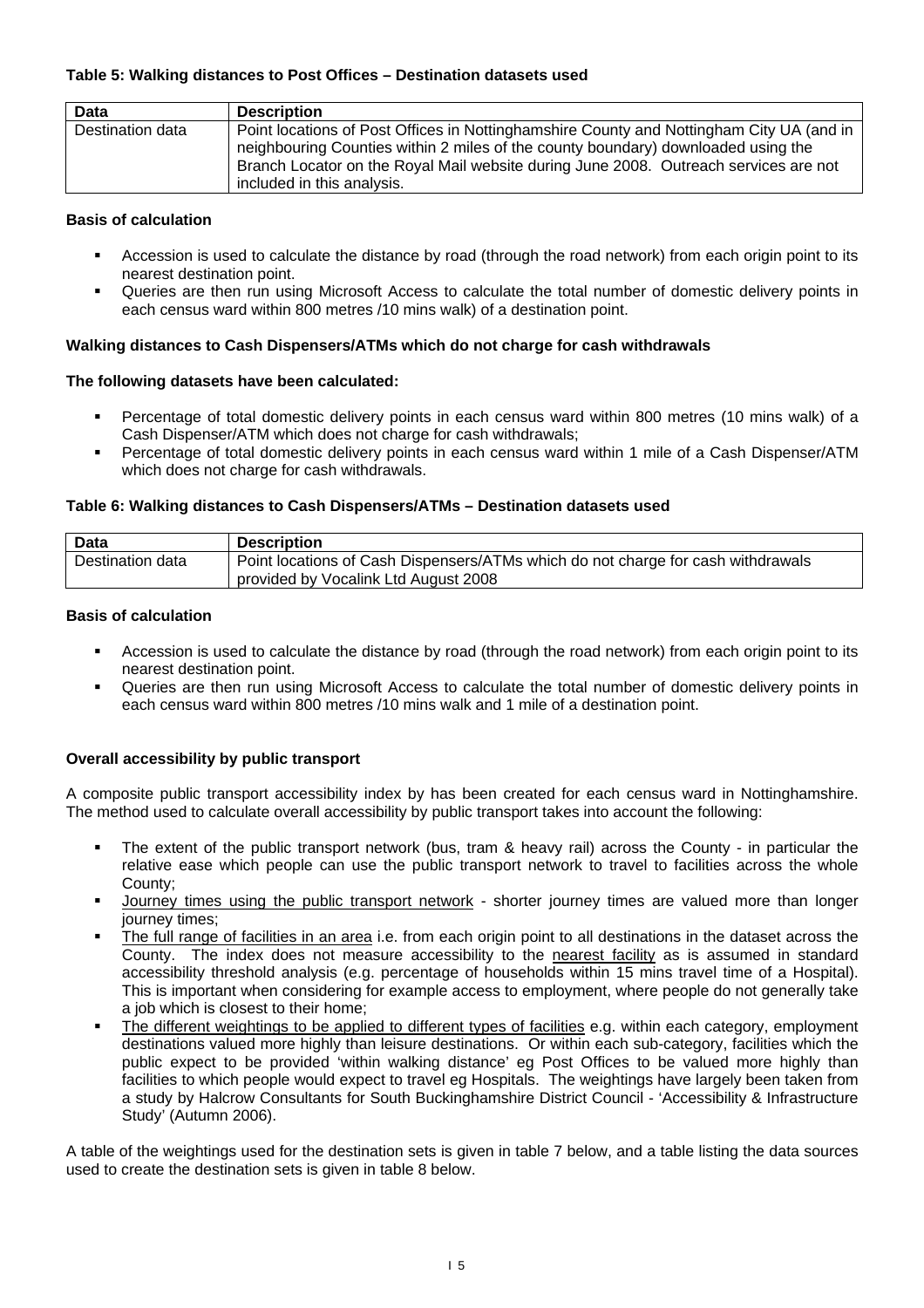| <b>Main</b><br>categories &<br>weightings | Sub-categories to include                                                                                                                                                                                                                                                                                                                             | Weighting<br>within each<br>category | <b>Extent of coverage</b><br>(miles)                                                             |
|-------------------------------------------|-------------------------------------------------------------------------------------------------------------------------------------------------------------------------------------------------------------------------------------------------------------------------------------------------------------------------------------------------------|--------------------------------------|--------------------------------------------------------------------------------------------------|
| Education<br>20%                          | <b>Pre-School Nurseries</b><br>$\bullet$<br>Primary Schools (inc. Infant) (Public only)<br>$\bullet$<br>Secondary Schools (Public only)<br>$\bullet$                                                                                                                                                                                                  | 15%<br>40%                           | County/City + 2m<br>County/City                                                                  |
|                                           | Colleges & Further Education (up to 19<br>$\bullet$<br>years old) (Public only)                                                                                                                                                                                                                                                                       | 30%<br>15%                           | County/City<br>County/City + 2m                                                                  |
| Community<br><b>Facilities</b><br>10%     | Libraries (excluding mobile libraries)<br>$\bullet$<br><b>Community Centres/Village Halls</b><br>$\bullet$<br><b>Public Indoor Leisure Centres</b><br>$\bullet$<br>Recreation grounds/Play areas<br>$\bullet$<br>Sports grounds (both private and public,<br>$\bullet$<br>including football, cricket, rugby. Also<br>including private golf courses) | 30%<br>30%<br>20%<br>10%<br>10%      | County/City + 2m<br>County/City + 2m<br>County/City + 2m<br>County/City + 2m<br>County/City + 2m |
| Health<br>25%                             | NHS Trust Hospitals (both 'acute' and<br>$\bullet$<br>Community')<br><b>GP Surgeries/Health Centres</b><br>$\bullet$<br><b>Dentists</b><br>$\bullet$<br>Opticians<br>$\bullet$                                                                                                                                                                        | 25%<br>50%<br>15%<br>10%             | County/City + 10m<br>County/City + 2m<br>County/City + 2m<br>County/City + 2m                    |
| Shopping<br>20%                           | Supermarkets/Major Food Stores<br>$\bullet$<br><b>Major Retailing Centres</b><br>$\bullet$<br>Pharmacies<br>$\bullet$<br>Post Offices<br>$\bullet$                                                                                                                                                                                                    | 30%<br>25%<br>15%<br>30%             | County/City + 2m<br>County/City + 10m<br>County/City + 2m<br>County/City + 2m                    |
| Employment<br>30%                         | Major Employment Locations (Lower<br>$\bullet$<br>Super Output Areas with over 500<br>employed)<br><b>Main District Centres</b>                                                                                                                                                                                                                       | 50%<br>30%                           | County/City + 10m<br>County/City + 10m                                                           |
|                                           | <b>Job Centres</b>                                                                                                                                                                                                                                                                                                                                    | 20%                                  | County/City + 10m                                                                                |

## **Table 7: Overall accessibility by public transport : infrastructure types and weightings used**

### **Table 8: Overall accessibility by Public Transport: Destination datasets used**

| <b>Destination Dataset</b>         | Data sources                                                                                                                                                                                                                                                                                                                                                                                                                                                                     |
|------------------------------------|----------------------------------------------------------------------------------------------------------------------------------------------------------------------------------------------------------------------------------------------------------------------------------------------------------------------------------------------------------------------------------------------------------------------------------------------------------------------------------|
| <b>Pre-School Nurseries</b>        | Neighbourhood Statistics website                                                                                                                                                                                                                                                                                                                                                                                                                                                 |
| <b>Primary Schools</b>             | As per table 3                                                                                                                                                                                                                                                                                                                                                                                                                                                                   |
| Secondary Schools                  | As per table 3                                                                                                                                                                                                                                                                                                                                                                                                                                                                   |
| <b>FE Colleges</b>                 | Nottinghamshire LSC 2007 – point locations of all FE Colleges (including branch<br>sites) with more than 10 students enrolled                                                                                                                                                                                                                                                                                                                                                    |
| Libraries                          | Nottinghamshire County Council public website, websites of other Districts/Counties                                                                                                                                                                                                                                                                                                                                                                                              |
| Community<br>Centres/Village Halls | Search done using Royal Mail Addresspoint file for Notts of all non-residential<br>premises, name to contain either of the following text or phrases in their entirety:<br>'Village Hall', 'Community Centre', 'Memorial Hall', 'Institute', 'Jubilee Hall'.                                                                                                                                                                                                                     |
| Public Indoor Leisure<br>Centres   | As per table 3                                                                                                                                                                                                                                                                                                                                                                                                                                                                   |
| Parks/Recreation<br>Grounds        | Search done using OS Mastermap text file, to contain either of the following text or<br>phrases in their entirety: 'Recreation Ground', 'Play area'. Point co-ordinates created<br>to align with identified text, buffer of 250 metres created for each point to allow for<br>duplicate text on the base map.                                                                                                                                                                    |
| <b>Sports Grounds</b>              | Search done using OS Mastermap text file, to contain either of the following text or<br>phrases in their entirety: 'Sports Ground', 'Football Ground', 'Cricket Ground', 'Rugby<br>Ground'. Point co-ordinates created to align with identified text, buffer of 250 metres<br>created for each point to allow for duplicate text on the base map. Private Golf clubs<br>identified via a search on the text/phrase 'Golf Club' in the Royal Mail Addresspoint<br>file for Notts. |
| <b>NHS Trust Hospitals</b>         | As per table 3                                                                                                                                                                                                                                                                                                                                                                                                                                                                   |
| <b>GP Surgeries/Health</b>         | As per table 3                                                                                                                                                                                                                                                                                                                                                                                                                                                                   |
| Centres                            |                                                                                                                                                                                                                                                                                                                                                                                                                                                                                  |
| Dentists                           | As per table 3                                                                                                                                                                                                                                                                                                                                                                                                                                                                   |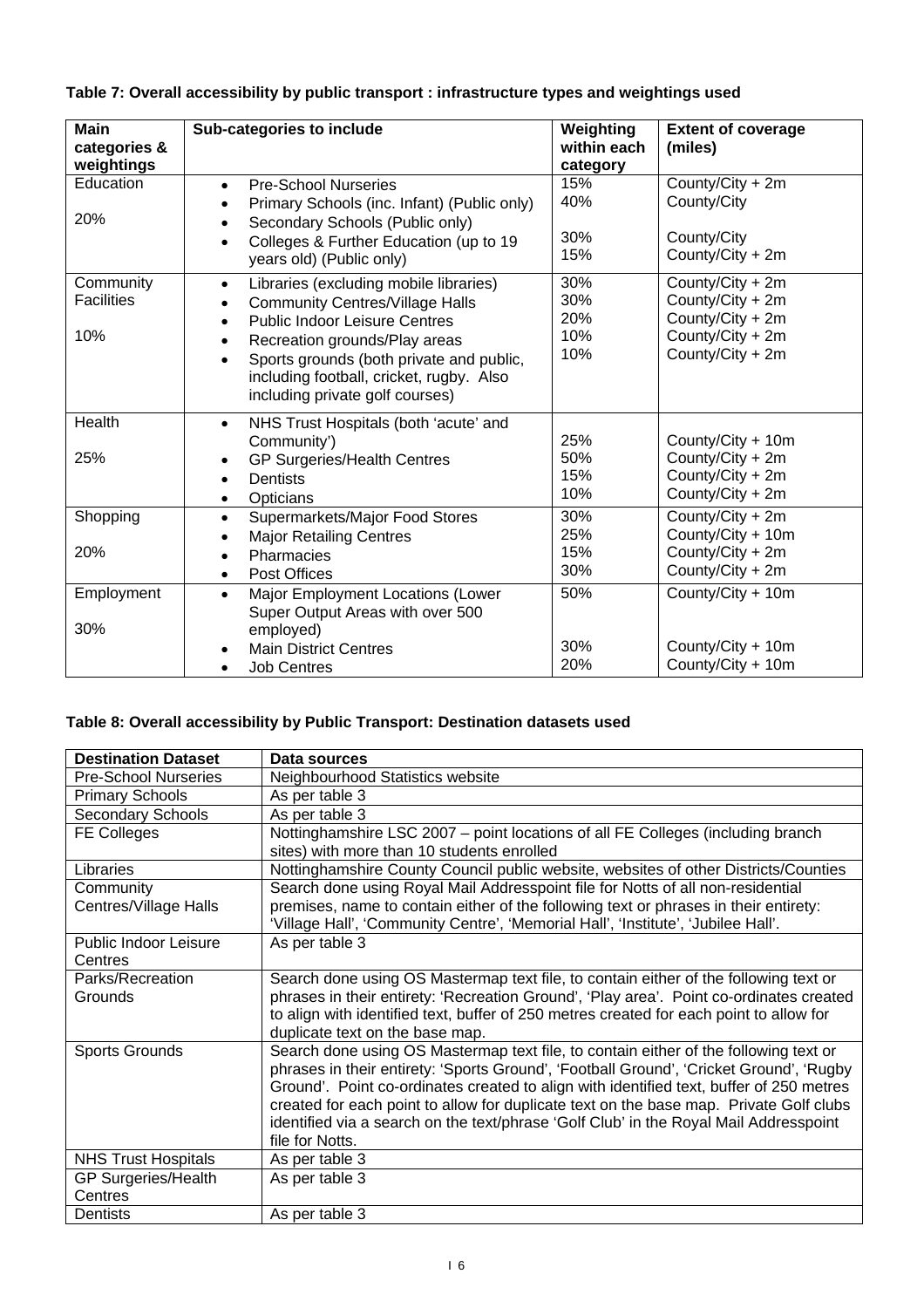| Opticians                      | Neighbourhood Statistics website                              |
|--------------------------------|---------------------------------------------------------------|
| Supermarkets/Major             | As per table 3                                                |
| <b>Food Stores</b>             |                                                               |
| <b>Major Retailing Centres</b> | Nottinghamshire County Council Strategic Transport & NET Team |
| <b>Pharmacies</b>              | Neighbourhood Statistics website                              |
| Post Offices                   | As per table 3                                                |
| Major Employment               | Nottinghamshire County Council Strategic Transport & NET Team |
| Locations                      |                                                               |
| <b>Main District Centres</b>   | Nottinghamshire County Council Strategic Transport & NET Team |
| <b>Job Centres</b>             | JobCentrePlus website                                         |

### **Basis of calculation**

- Accession is used to calculate the total travel time by public transport between each O/D pair.
- The whole O/D table is then imported into Microsoft Access and a series of queries run to calculate the overall index for each origin point, taking into account the journey time between each O/D pair, the travel time disbenefit/deterrence, the weightings applied to each destination set, and the overall weightings applied to each 'grouping' of destination sets.
- An average overall accessibility score is then calculated for each census ward. The table listing the score for each ward is sorted descending, and the ward with the highest score is given a final score of 100%. The average score for each census ward is then expressed as a percentage of the average score of the highest scoring ward.

### **Bus service frequency**

The following datasets have been calculated:

- Percentage of total domestic delivery points in each census ward within 800 metres/10 mins walk of a bus stop with an hourly and better service frequency on weekdays (Mondays-Saturdays) between 0600-1800 hrs;
- Percentage of total domestic delivery points in each census ward within 800 metres/10 mins walk of a bus stop with a half hourly and better service frequency on weekdays (Mondays-Saturdays) between 0600- 1800 hrs;
- Percentage of total domestic delivery points in each census ward within 800 metres/10 mins walk of a bus stop with an hourly and better service frequency on weekday evenings (Mondays-Saturdays) between 1830 – 2330 hrs;
- Percentage of total domestic delivery points in each census ward within 800 metres/10 mins walk of a bus stop with an hourly and better service frequency on Sundays between 1000 – 1700 hrs.

| Bus stops with desired service | <b>Description</b>                                                 |
|--------------------------------|--------------------------------------------------------------------|
| frequency                      |                                                                    |
| Hourly weekday daytime         | Each bus stop to have a minimum of 5 scheduled departures by all   |
| (0600-1800 hrs)                | services between 0600-1200 hrs. The same bus stop to have the same |
|                                | number of departures between 1200-1800 hrs. Services to operate    |
|                                | weekdays (Mondays to Fridays or Mondays to Saturdays).             |
| Half hourly weekday daytime    | Each bus stop to have a minimum of 10 scheduled departures by all  |
| (0600-1800 hrs)                | services between 0600-1200 hrs. The same bus stop to have the same |
|                                | number of departures between between 1200-1800 hrs. Services to    |
|                                | operate weekdays (Mondays to Fridays or Mondays to Saturdays).     |
| Hourly weekday evening         | Each bus stop to have a minimum of 5 scheduled departures by all   |
| (1830-2330 hrs)                | services between 1830-2330 hrs on weekday evenings. Services to    |
|                                | operate weekdays (Mondays to Fridays or Mondays to Saturdays).     |
| Hourly Sunday                  | Each bus stop to have a minimum of 7 scheduled departures by all   |
| $(1000 - 1700$ hrs)            | services between 1000-1700 hrs on Sundays. Services to operate     |
|                                | Sundays only.                                                      |

**Table 8: Bus service frequency - Destination datasets used** 

### **Basis of calculation**

- Accession used to calculate shortest distance by road (through the road network) from each origin point to each destination point.
- Queries are then run using Microsoft Access to calculate the total number of domestic delivery points in each census ward within 800 metres /10 mins walk) of a bus stop with the desired service frequency.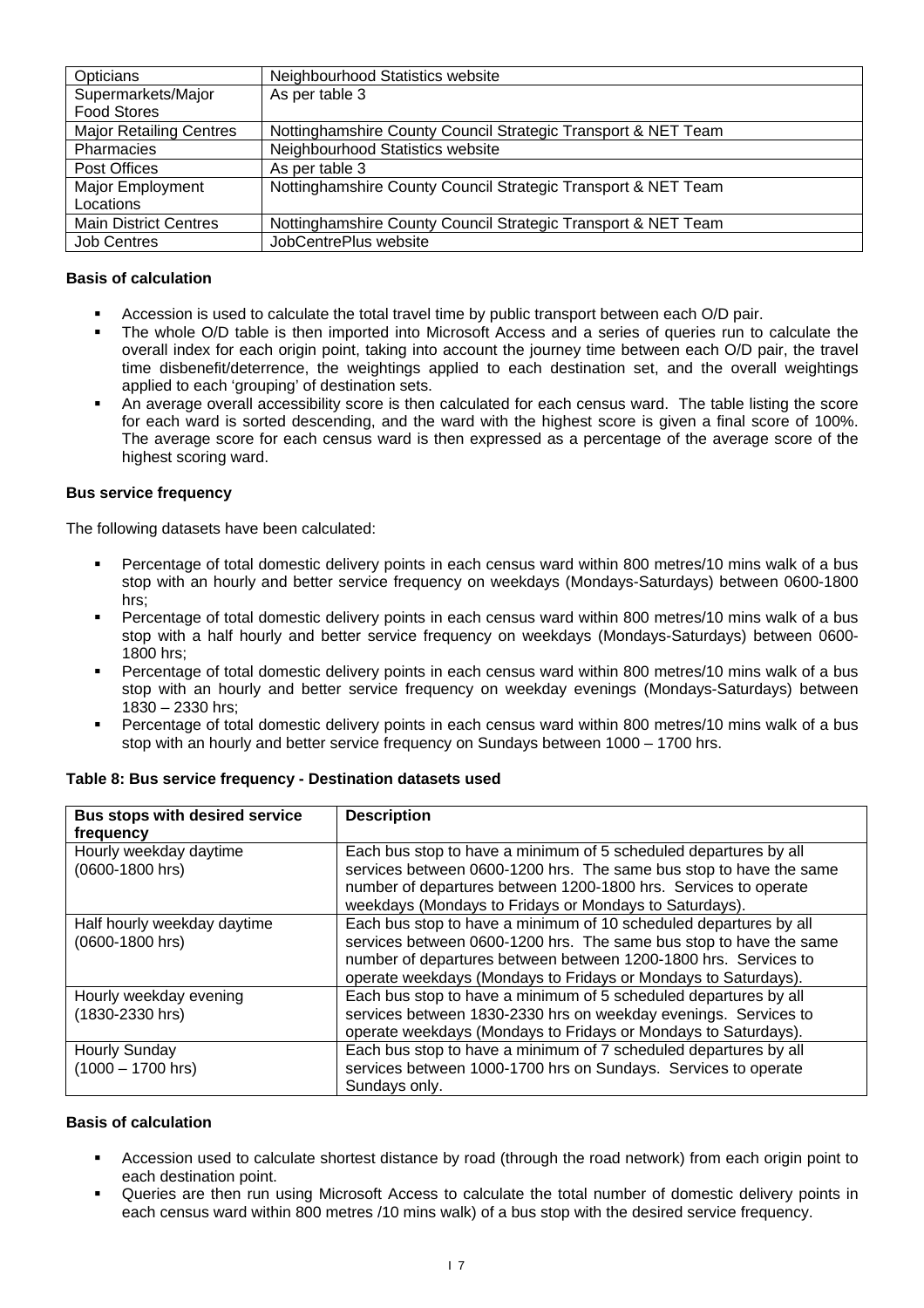# **Technical Appendix B**

### **Department for Transport (DfT) – Core National Accessibility Indicators 2007**

### **Introduction**

- Core national accessibility indicators are being used to monitor accessibility change in England. The Department for Transport (DfT) has identified a set of indicators to characterise the transport geography of England, paying particular attention to social groups at risk of exclusion.
- This note gives details of the datasets used in the calculation of the indicators, a brief description of the calculation processes involved, and finally how the national results have been incorporated into the reporting formats required for the 'Condition of Nottinghamshire' Study. Further details can be found in the report published by DfT: 'Calculation of Core National Accessibility Indicators 2007 – Technical Report (Department for Transport, 2008).

http://www.dft.gov.uk/162259/162469/221412/221692/368506/accessibilityreport2007.pdf

### **Indicator specification**

- The following indicators and their respective thresholds have been included in the 'Condition of Nottinghamshire' Study:
- % of compulsory school pupils age 5-10 years in each census ward within 15 and 30 minutes of a primary school by public transport/walking;
- % of compulsory school pupils age 11-15 years in each census ward within 20 and 40 minutes of a secondary school by public transport/walking and cycling;
- % of 16-19 year olds in each census ward within 30 and 60 minutes of a further education establishment by public transport/walking and cycling;
- % of people of working age (16-74) in each census ward within 20 and 40 minutes of work by public transport/walking and cycling;
- % of households in each census ward within 30 and 60 minutes of a Hospital by public transport/walking;
- % of households in each census ward within 15 and 30 minutes of a GP by public transport/walking;
- % of households in each census ward within 15 and 30 minutes of a supermarket by public transport/walking and cycling.
- Working Age people with access to employment by public transport & other specified modes (Notts LAA Indicator NI176).

### **Main datasets used**

Table 1 shows the main datasets used in the calculations.

### **Table 1: 2007 Core National Accessibility Indicators – main datasets used**

| Dataset                  | Description                                                                   |
|--------------------------|-------------------------------------------------------------------------------|
| Origin data              | 2001 census output areas, population-weighted centroid. Please see table 2    |
|                          | below for details of the population characteristics attached to origin points |
| Destination data         | Point locations of destination sets, please see table 2 below                 |
| Public transport network | Snapshot of national public transport data taken in October 2007 from the     |
|                          | National Public Transport Data Repository (NPTDR). Includes registered bus    |
|                          | and coach services in addition to rail, ferry and light rail services         |
| <b>Demand Responsive</b> | 78 Services in England have been identified by DfT.                           |
| Transport (DRT) network  |                                                                               |
| Road network             | Walking and cycling networks based on OS ITN MasterMap data supplied by DfT   |
|                          | and used under the DfT Licence                                                |

Point location data relating to each individual 'theme' of accessibility is given in table 2 below.

### **Calculation process**

 Very briefly, travel times by public transport are calculated by generating all the (bus, train and light rail) stop to stop movements by time of day and day of week for each origin/destination pair. Travel times include walk time from origin point to bus stop, waiting time at bus stop, actual in-vehicle time, any time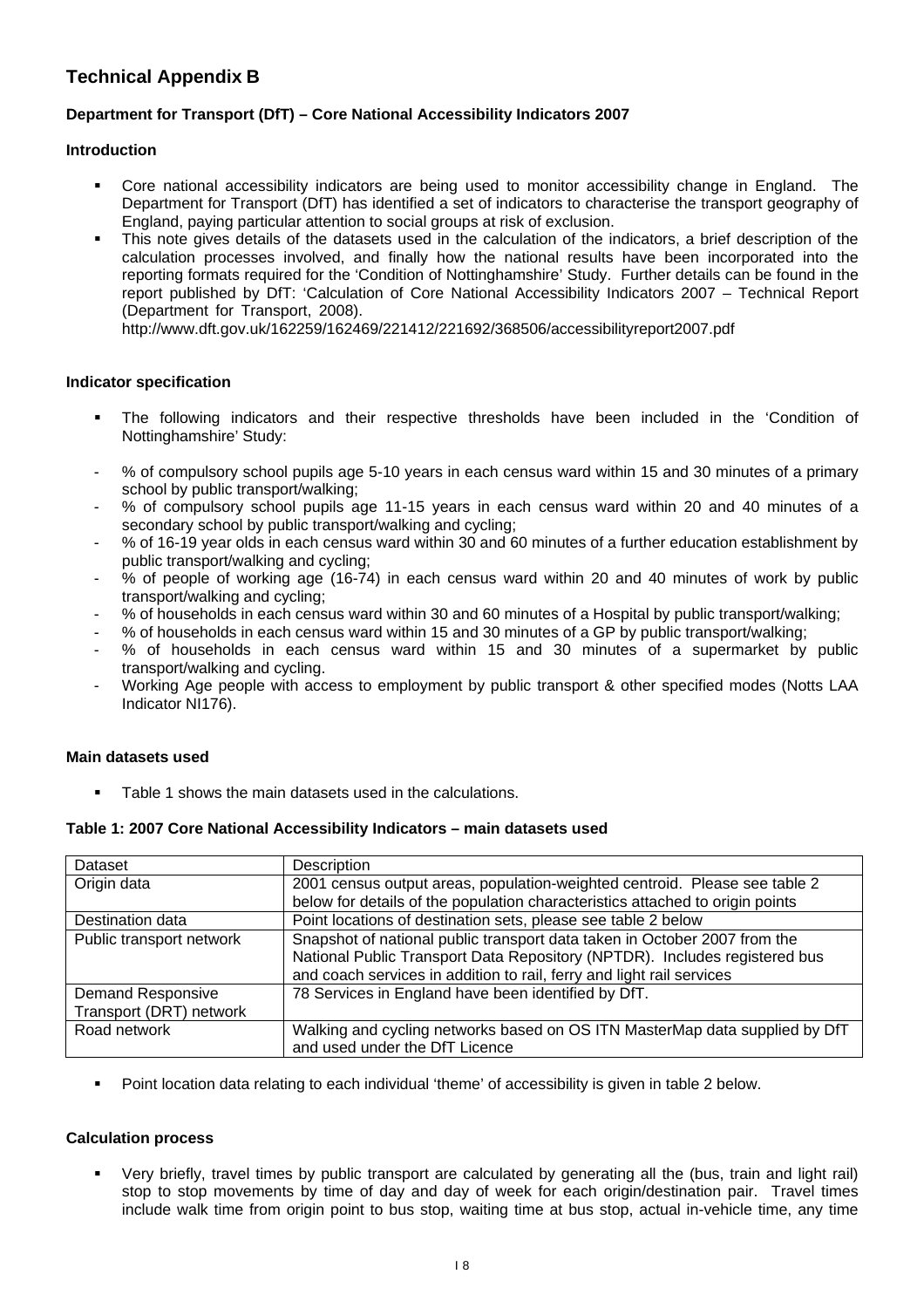spent interchanging between PT services and/or modes, and walk time from alighting bus stop to final destination.

- For each trip purpose, the fastest travel time was identified between each O/D pair for each of the travelling time periods under consideration by the public transport path-building algorithm. The travel time used in the indicator calculations was the average of the minimum outbound and minimum inbound travel time.
- Cycling travel times using the OS ITN Mastermap data and computer software to build minimum time and distance paths.

| <b>Accessibility Theme</b>                     | <b>Origin Data Population</b><br>characteristics                                                                                    | Destination data                                                                                                                                                                                          |
|------------------------------------------------|-------------------------------------------------------------------------------------------------------------------------------------|-----------------------------------------------------------------------------------------------------------------------------------------------------------------------------------------------------------|
| Education                                      | Primary & Secondary pupil<br>numbers: 2001 census and<br>PLASC data for October 2005<br>and October 2007<br>FE numbers: 2001 census | Edubase extracts from October 2005 and October<br>2007                                                                                                                                                    |
| Employment                                     | 2001 census updated using mid-<br>year estimates of population to<br>2005 and 2007                                                  | 2001 census population-weighted centroids of Lower<br>Super Output Areas (LSOA) with more than 500<br>workplace population                                                                                |
| Health                                         | 2001 census updated using mid-<br>year estimates of population to<br>2005 and 2007                                                  | All Hospitals with an A&E department or with over 300<br>beds<br>All GPs in NHS database (not including satellite<br>surgeries)<br>All data obtained from Department for Health/NHS as<br>of October 2007 |
| Supermarkets &<br>Convenience<br><b>Stores</b> | 2001 census updated using mid-<br>year estimates of population to<br>2005 and 2007                                                  | All Supermarkets and Convenience stores as held on<br>MapInfo Retail Locations database in October 2005<br>and October 2007                                                                               |

- To take account of DRT and taxi operations in areas where scheduled public transport is absent, a table of drive times was calculated using the OS ITN Mastermap dataset with given speeds for each class of road. The table of car journey times was then compared with the table of public transport/walk journey times. For car journeys longer than 5 minutes, the travel time used in the PT indicator calculations was the lesser of the calculated PT travel time or 10 times the drive time.
- This reflects the reality of public transport operation where there are no services or very infrequent services, users could use Demand Responsive Transport (DRT) services. It does not differentiate between low cost DRT where local authorities have supported flexibly routed and area based services, and high cost DRT such as private taxis. To account for the low cost DRT services, a table of typical travel times was derived from a national database of DRT services and these travel times were used if they were lower than the values calculated above.
- Further details on the parameters used in the calculation process are given in table 3 below.

### **Table 3: 2007 Core National Accessibility Indicators – parameters used in calculation proce**ss

| Parameter               | Value               | Description                                                               |
|-------------------------|---------------------|---------------------------------------------------------------------------|
| Maximum                 | 2 km                | The maximum walking distance which can be walked from an origin           |
| walking distance        |                     | point to a Public Transport Service (Bus, Tram or Rail).                  |
| Walk speed              | 4.8 km/h            | This is the default standard                                              |
| Cycle speed             | 4.8 km/h or         | 4.8 km/h along Private Roads (restricted access), Pedestrian Streets,     |
|                         | $16$ km/h           | Alleys.                                                                   |
|                         |                     | 16 km/h along all other roads (except Motorways)                          |
| Car speeds              |                     | Car Driving speeds (km/hr in brackets below) for different road           |
|                         |                     | classifications:                                                          |
|                         |                     | Motorway (80), A road (75), B Road (65), Minor road (60), Local street    |
|                         |                     | (35), Private road restricted access (30), Private road public access     |
|                         |                     | (30)                                                                      |
| <b>Public Transport</b> | Bus, DRT, Coach, He | The modes used in the calculation                                         |
| Modes                   | avy Rail, Light     |                                                                           |
|                         | Rail, Ferry         |                                                                           |
| Max interchange         | 500 metres          | The maximum distance allowed to interchange between services /            |
| distance                |                     | modes.                                                                    |
|                         |                     | Interchange and wait penalties calculated based on the actual             |
|                         |                     | scheduled clock arrival times of connecting public transport services for |
|                         |                     | the relevant journey.                                                     |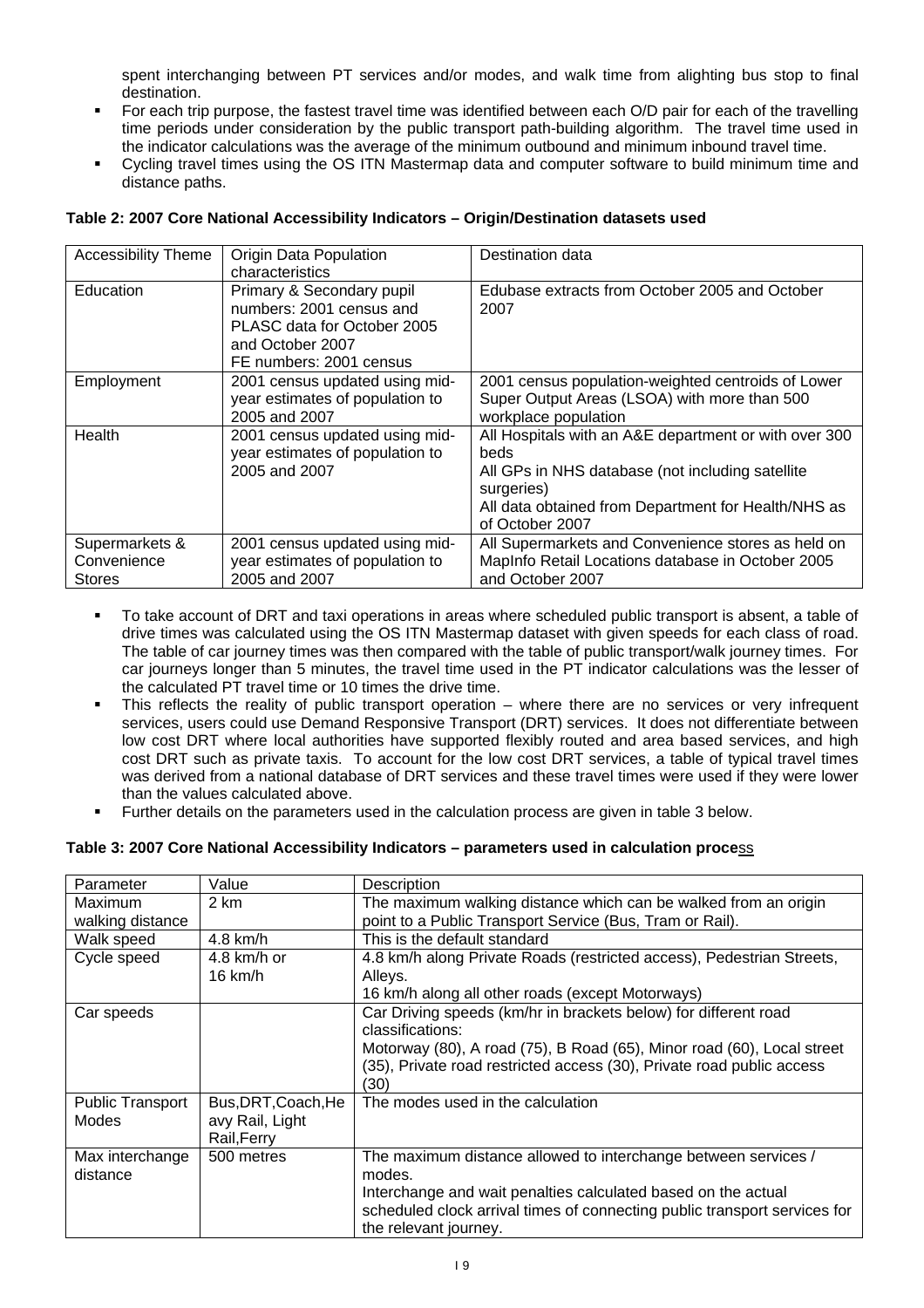| Day/time            | Various, according<br>to accessibility<br>theme | Public transport network coverage varies by time of day and day of the<br>week. Typical journey times have been modelled for both outbound<br>and return journeys on a Thursday, using 3 separate time windows of 1<br>hour for arrival times (mainly in the morning), and 3 separate time<br>windows of 1 hour for departure times (mainly in the afternoon). The<br>travel time used in the indicator calculations is the average of the<br>minimum outbound and minimum inbound travel time. A journey will be<br>deemed available if it can be made within the designated time<br>windows. |
|---------------------|-------------------------------------------------|------------------------------------------------------------------------------------------------------------------------------------------------------------------------------------------------------------------------------------------------------------------------------------------------------------------------------------------------------------------------------------------------------------------------------------------------------------------------------------------------------------------------------------------------------------------------------------------------|
| <b>DRT Services</b> |                                                 | The geographical boundaries within which each service operates is<br>based on qualitative service descriptions in the data. Services are<br>allocated to one of three categories based on hours of operation and<br>frequency of service. Travel times are estimated for each category<br>based on the distance to each destination type.                                                                                                                                                                                                                                                      |

### **Presentation of final results**

- The census output area (COA) catchment area populations are allocated to the origin points and travel times (by both public transport and cycling) to give an absolute from of the threshold indicator (eg 35000 households within 30 mins, 1750 within 15 mins).
- The absolute results are aggregated up to Lower Super Output Area (LSOA) level.
- Finally, the values of the Indicators for each separate mode (public transport/walking, cycling) are weighted by the percentage modal split from the National Travel Survey (1999 to 2005 average), and the composite value is divided by the total percentage share for the combined modes. For example, National Travel Public Transport % share of total trips is 31%, % cycling share of total trips is 3%. The public transport/walking figure is multiplied by 31, the cycling figure is multiplied by 3, and the two are added together. The final total is then divided by 34.
- For the purposes of the 'Condition of Notts' Study, the results are aggregated up from LSOA level to ward level using lookup tables.

### **Nottinghamshire LAA Indicator NI 176: Working Age people with access to employment opportunities by public transport & other specified modes**

 This indicator calculates the total 'equivalent population' expressed as a percentage of the total number of people of working age 16-74 years living within the vicinity of each origin point who are potentially able to access ALL available employment opportunities nationally by public transport. The 'equivalent population' is a notional figure reflecting the population who can actually access job opportunities and takes into account the constraints of accessing employment opportunities by public transport with respect to:

-the disbenefits of longer travelling times to reach destinations further away (ie the further away the location, the less likely the individual would be to travel to it);

- the choice & frequency of available public transport services;

- the number and choice of destinations (and hence jobs) that can be accessed given the time slots available to complete journeys.

- In other words, the percentage figure represents the degree to which the local population can access all available employment opportunities nationally by public transport, a low figure meaning that the population has difficulty in accessing available employment opportunities.
- Information on the accessibility of sites of employment to population of working age by public transport, demand responsive transport, walking and cycling would enable local authorities to direct interventions (transport and planning measures related to both economic and residential sites) to encourage economic growth and reduce social exclusion.

### **Main datasets used**

Table 4 below lists the main datasets used in the calculations.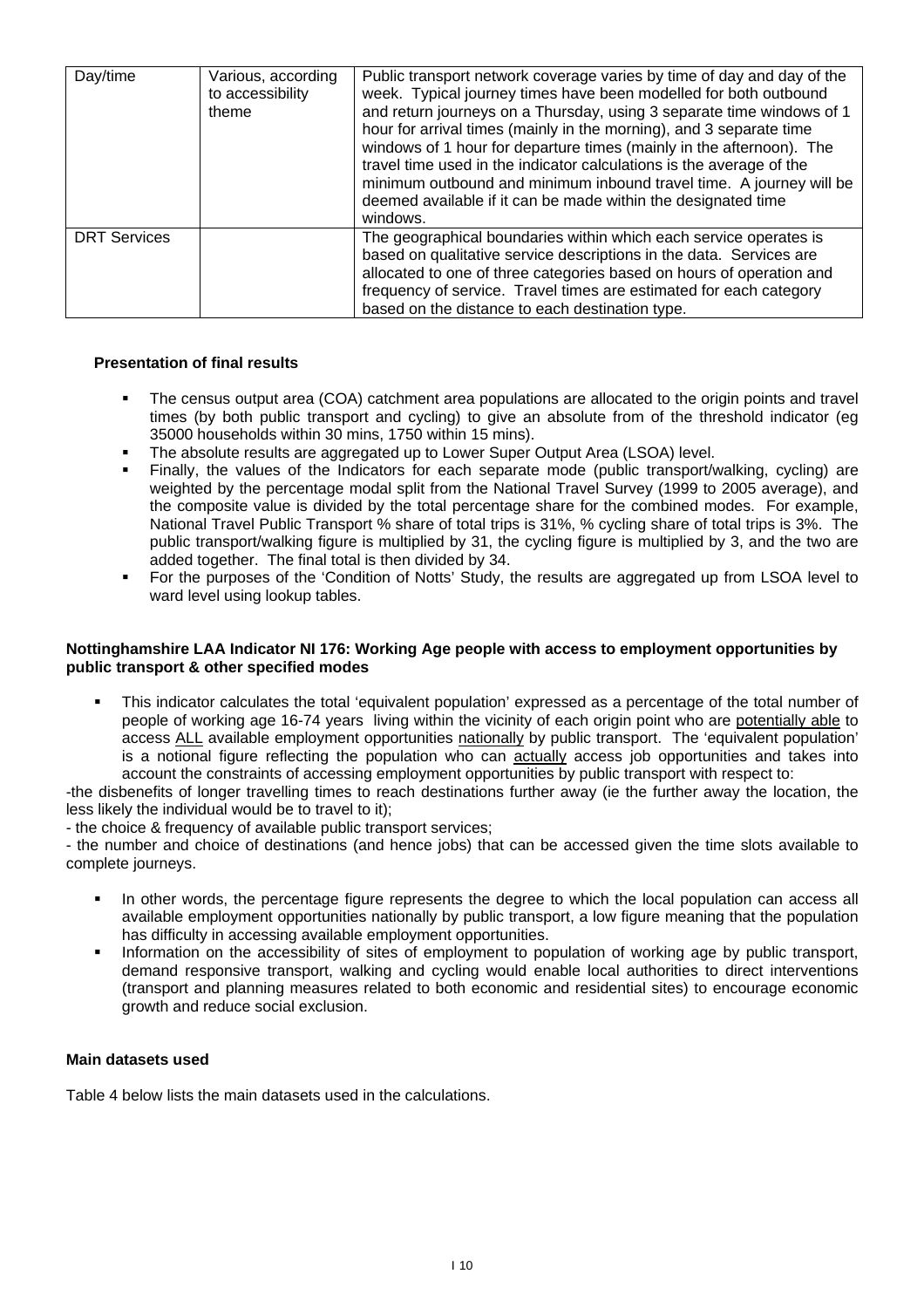### **Table 4: Notts LAA Indicator NI176 – main datasets used**

| Dataset                  | Description                                                                                                                                                                                                                      |
|--------------------------|----------------------------------------------------------------------------------------------------------------------------------------------------------------------------------------------------------------------------------|
| Origin data              | 2001 census output areas, population-weighted centroid. All population<br>economically active aged 16-74 years, in line with 2001 census definitions of                                                                          |
|                          | economically active age.                                                                                                                                                                                                         |
| Destination data         | Point locations (Lower Super Output Areas) with 500 or more jobs as defined in                                                                                                                                                   |
|                          | 2001 census.                                                                                                                                                                                                                     |
| Public transport network | Snapshot of national public transport data taken in October 2007 from the<br>National Public Transport Data Repository (NPTDR). Includes registered bus<br>and coach services in addition to rail, ferry and light rail services |
| <b>Demand Responsive</b> | 78 Services in England have been identified by DfT.                                                                                                                                                                              |
| Transport (DRT) network  |                                                                                                                                                                                                                                  |
| Road network             | Walking and cycling networks based on OS ITN MasterMap data supplied by DfT<br>and used under the DfT Licence                                                                                                                    |

### **Calculation process**

- Travel times by public transport/walking between origin and destination points are calculated using the processes used to calculate the main core national accessibility indicators outlined earlier on in this note. For each origin/destination pair, the travel time is multiplied by a deterrence parameter representing the sensitivity of accessibility to employment to travel time (i.e. the further away the employment location, the less likely an individual would be to travel to it). The resulting figure is then multiplied by the total population aged 16-74 attached to each origin point.
- This process is repeated for all the destinations available from each origin, and the figures then totalled for each individual origin. The whole process is then repeated using travel times by cycle.
- The two totals are then weighted together using the National Travel Survey figures for modal split as detailed above (i.e. the proportion of journeys made by public transport against the proportion made by walking/ cycling), to give an overall 'equivalent population' for each origin point.
- The 'equivalent' population for each Lower Super Output Area, census ward or Local Authority area is calculated by aggregating upwards from census output area level, and is then expressed as a percentage of the total number of people aged 16-74 for each Lower Super Output Area, census ward, or Local Authority area as a whole.
- Further details can be found in the 2007 Core Accessibility Indicators technical report. . http://www.dft.gov.uk/162259/162469/221412/221692/368506/accessibilityreport2007.pdf